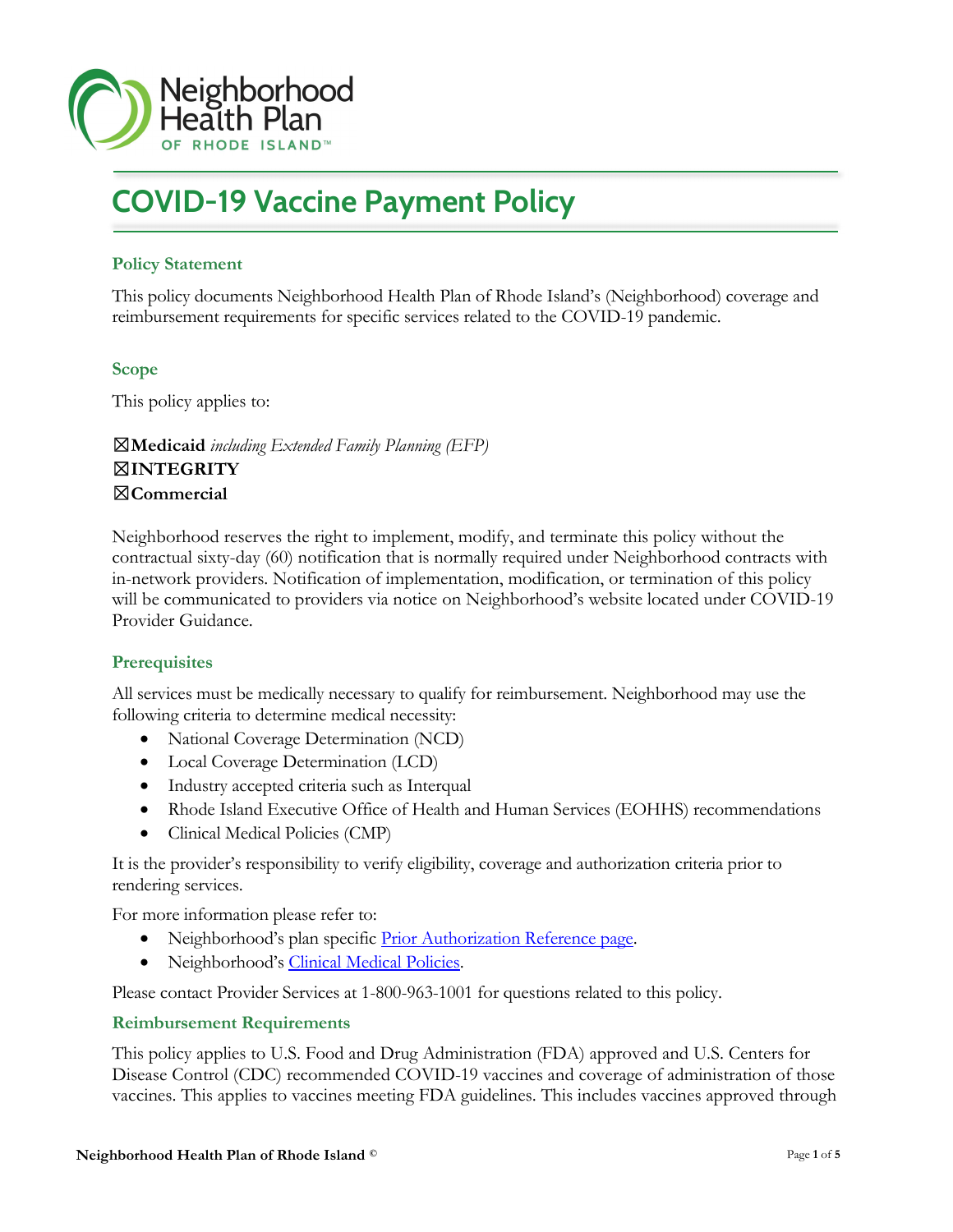

Emergency Use Authorization process. This policy applies to vaccines and administrations through the Rhode Island COVID-19 State of Emergency.

Vaccines with Full FDA Approval:

 Pfizer-BioNTech (marketed as Comirnaty) COVID-19 Vaccine (2-dose regimen) – Approved for use on December 11, 2020, Full FDA Approval on August 23, 2021

Vaccines under review through FDA Emergency Use Authorization:

- Pfizer-BioNTech COVID-19 Vaccine (2-dose regimen) Approved for use on December 11, 2020
- Moderna COVID-19 Vaccine (2-dose regimen) **Approved for use on December 19,** 2020
- $\bullet$  Johnson & Johnson COVID-19 Vaccine (1-dose regimen)- *Approved for use on February* 27, 2021

# Claim Submission

# Medicaid and Commercial

Vaccine codes will not be reimbursed at this time as all vaccines will be provided at no cost to providers through the federal government. Neighborhood is requiring that providers continue to bill vaccine CPT codes for the purposes of data collection.

Vaccine administration codes will be covered and separately reimbursed according to the codes identified in this policy.

# **Integrity**

 $\overline{a}$ 

Per Centers for Medicare and Medicaid (CMS), providers are to bill Original Medicare for both the vaccine and the administration services for all services provided in 2020 and 2021<sup>1</sup>. Providers should not bill Neighborhood for any Integrity members. If a claim is sent to Neighborhood, it will be denied.

Billable services are subject to contractual agreements, when applicable. Providers are required to submit complete claims for payment within contractually determined timely filing guidelines.

Adjustments, corrections, and reconsiderations must include the <u>required forms</u>. All submissions must be in compliance with National Claims Standards.

Coding must meet standards defined by the American Medical Association's Current Procedural Terminology Editorial Panel's (CPT®) codebook, the International Statistical Classification of Diseases and Related Health Problems, 10th revision, Clinical Modification (ICD-10-CM), and the Healthcare Common Procedure Coding System (HCPCS) Level II.

<sup>1</sup> https://www.cms.gov/medicare/covid-19/medicare-billing-covid-19-vaccine-shot-administration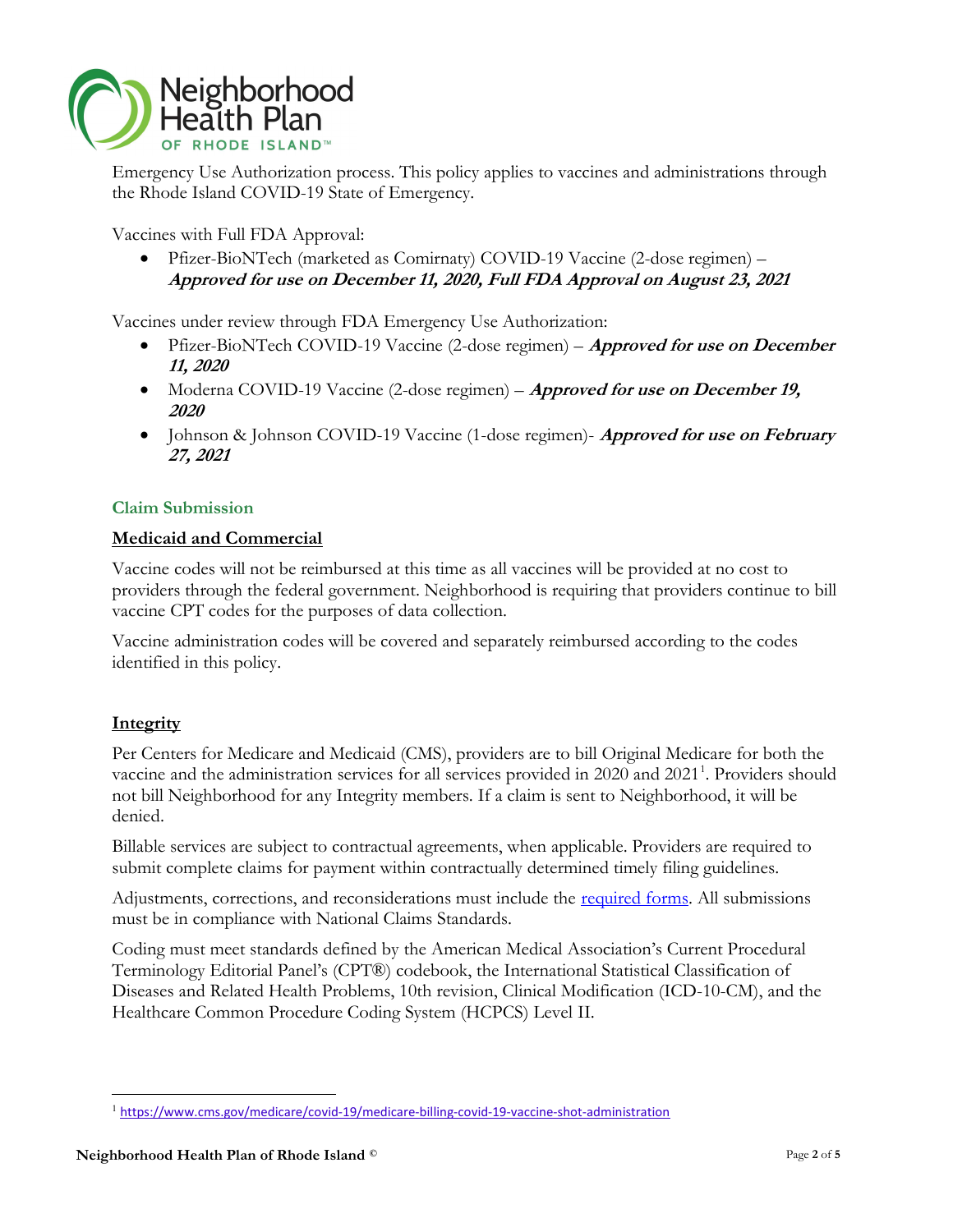

### Documentation Requirements

Neighborhood reserves the right to request medical records for any service billed. Documentation in the medical record must support the service(s) billed as well as the medical necessity of the service(s). Neighborhood follows CMS standards for proper documentation requirements.

### Member Responsibility

In accordance with the section 3203 of the Coronavirus Aid, Relief, and Economic Security Act (CARES Act), Neighborhood will waive member cost share for Commercial plans for all FDA Emergency Use Authorization approved and CDC recommended COVID-19 vaccines and administrations services. Providers should not collect any cost-share for the vaccine nor administration.

No member cost share should be applied to an office visit if the primary purpose of the visit is the delivery of the recommended COVID-19 immunization. Providers should not collect any cost-share for these types of visits.

| <b>CPT</b> Code | <b>Description</b>                                                                                                                                                                                                                                                            |
|-----------------|-------------------------------------------------------------------------------------------------------------------------------------------------------------------------------------------------------------------------------------------------------------------------------|
| 91300           | Severe acute respiratory syndrome coronavirus 2 (SARS-CoV-2) (Coronavirus<br>disease [COVID-19]) vaccine, mRNA-LNP, spike protein, preservative free, 30<br>mcg/0.3mL dosage, diluent reconstituted, for intramuscular use.<br>Pfizer-BioNTech COVID-19 Vaccine               |
| 0001A           | Immunization administration by intramuscular injection of severe acute<br>respiratory syndrome coronavirus 2 (SARS-CoV-2) (Coronavirus disease<br>[COVID-19]) vaccine, mRNA-LNP, spike protein, preservative free, 30<br>mcg/0.3mL dosage, diluent reconstituted; first dose  |
|                 | Pfizer-BioNTech COVID-19 First Dose                                                                                                                                                                                                                                           |
| 0002A           | Immunization administration by intramuscular injection of severe acute<br>respiratory syndrome coronavirus 2 (SARS-CoV-2) (Coronavirus disease<br>[COVID-19]) vaccine, mRNA-LNP, spike protein, preservative free, 30<br>mcg/0.3mL dosage, diluent reconstituted; second dose |
|                 | Pfizer-BioNTech COVID-19 Second Dose                                                                                                                                                                                                                                          |
| 0003A           | Immunization administration by intramuscular injection of severe acute<br>respiratory syndrome coronavirus 2 (SARS-CoV-2) (coronavirus disease<br>[COVID-19]) vaccine, mRNA-LNP, spike protein, preservative free, 30 mcg/0.3<br>mL dosage, diluent reconstituted; third dose |
|                 | Pfizer-BioNTech COVID-19 Third Dose                                                                                                                                                                                                                                           |

# **Coding**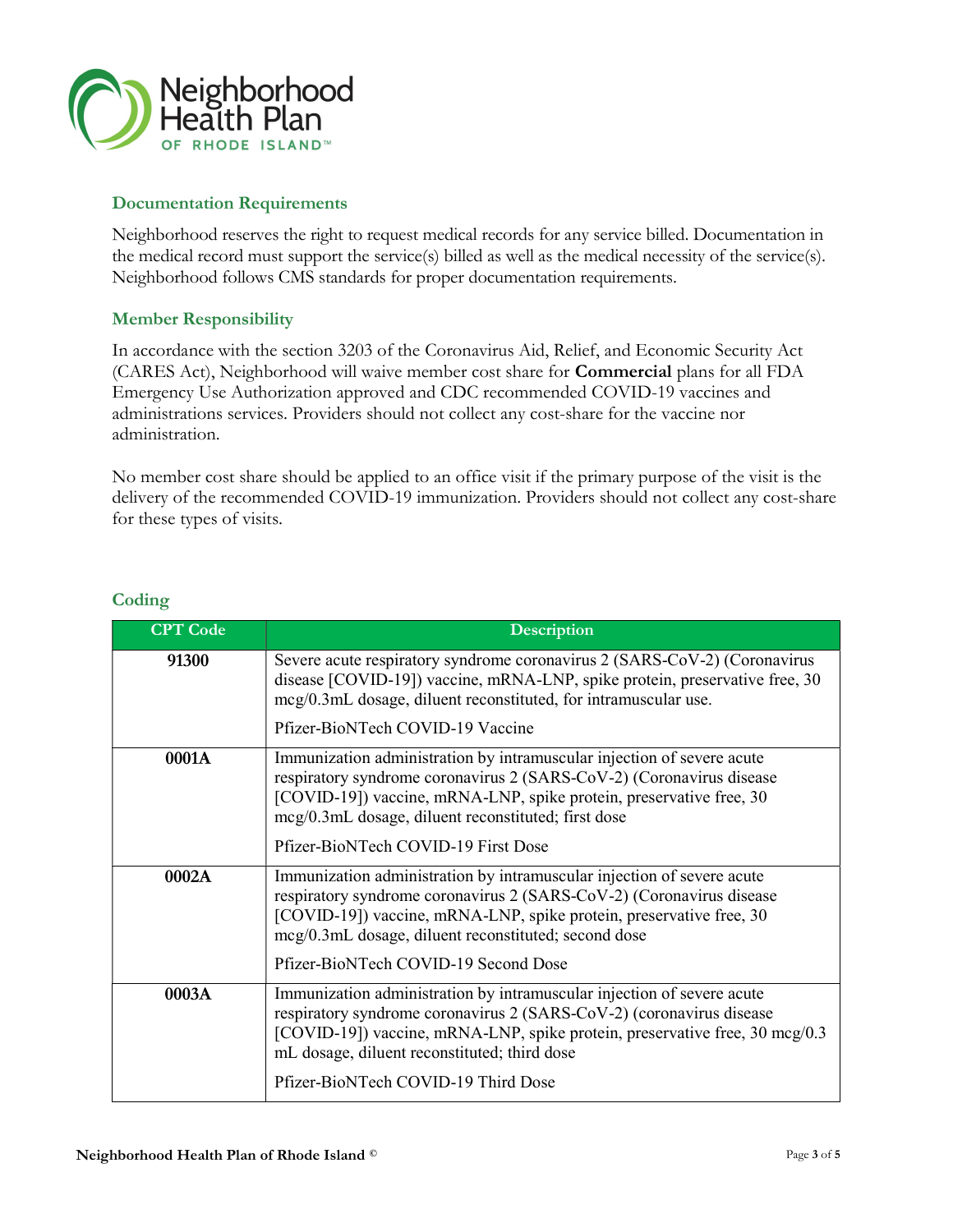

| 0004A | Immunization administration by intramuscular injection of severe acute<br>respiratory syndrome coronavirus 2 (SARS-CoV-2) (coronavirus disease<br>[COVID-19]) vaccine, mRNA-LNP, spike protein, preservative free, 30 mcg/0.3<br>mL dosage, diluent reconstituted; Booster<br>Pfizer-BioNTech COVID-19 Booster                          |
|-------|-----------------------------------------------------------------------------------------------------------------------------------------------------------------------------------------------------------------------------------------------------------------------------------------------------------------------------------------|
| 91301 | Severe acute respiratory syndrome coronavirus 2 (SARS-CoV-2) (Coronavirus<br>disease [COVID-19]) vaccine, mRNA-LNP, spike protein, preservative free,<br>100 mcg/0.5mL dosage, for intramuscular use<br>Moderna COVID-19 Vaccine                                                                                                        |
| 0011A | Immunization administration by intramuscular injection of severe acute<br>respiratory syndrome coronavirus 2 (SARS-CoV-2) (Coronavirus disease<br>[COVID-19]) vaccine, mRNA-LNP, spike protein, preservative free, 100<br>mcg/0.5mL dosage; first dose<br>Moderna COVID-19 First Dose                                                   |
| 0012A | Immunization administration by intramuscular injection of severe acute<br>respiratory syndrome coronavirus 2 (SARS-CoV-2) (Coronavirus disease<br>[COVID-19]) vaccine, mRNA-LNP, spike protein, preservative free, 100<br>mcg/0.5mL dosage; second dose<br>Moderna COVID-19 Second Dose                                                 |
| 0013A | Immunization administration by intramuscular injection of severe acute<br>respiratory syndrome coronavirus 2 (SARS-CoV-2) (coronavirus disease<br>[COVID-19]) vaccine, mRNA-LNP, spike protein, preservative free, 100<br>$mcg/0.5$ mL dosage; third dose<br>Moderna COVID-19 Third Dose                                                |
| 91303 | Severe acute respiratory syndrome coronavirus 2 (SARS-CoV-2) (coronavirus<br>disease [COVID-19]) vaccine, DNA, spike protein, adenovirus type 26 (Ad26)<br>vector, preservative free, 5x1010 viral particles/0.5mL dosage, for intramuscular<br>use<br>Johnson & Johnson COVID-19 Vaccine                                               |
| 0031A | Immunization administration by intramuscular injection of severe acute<br>respiratory syndrome coronavirus 2 (SARS-CoV-2) (coronavirus disease<br>[COVID-19]) vaccine, DNA, spike protein, adenovirus type 26 (Ad26) vector,<br>preservative free, 5x1010 viral particles/0.5mL dosage, single dose<br>Johnson & Johnson Administration |

# Disclaimer

This payment policy is informational only and is not intended to address every situation related to reimbursement for healthcare services; therefore, it is not a guarantee of reimbursement.